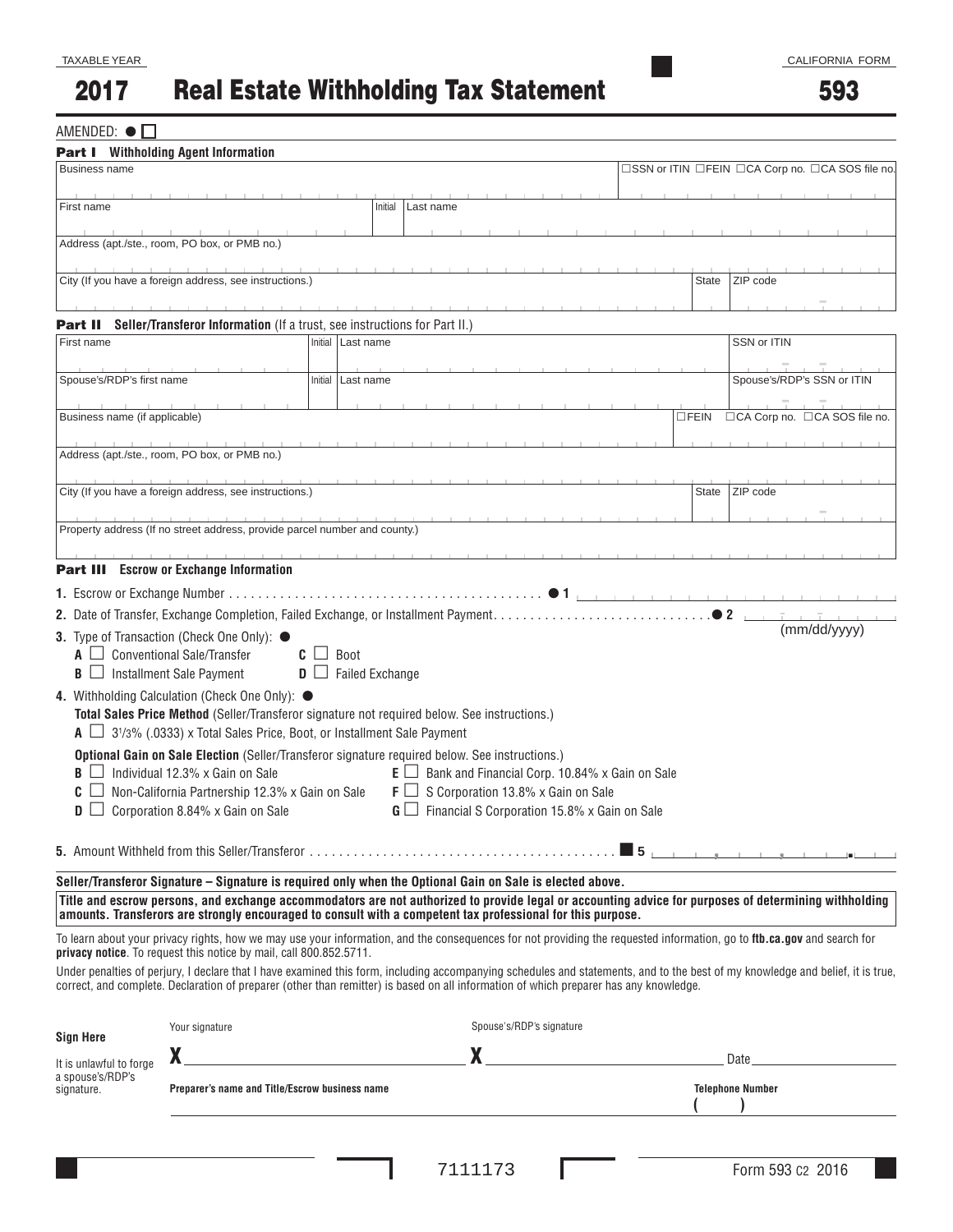# 2017 Instructions for Form 593

**Real Estate Withholding Tax Statement**

# General Information

**Real Estate Escrow Person (REEP) –** REEP is anyone involved in closing the real estate transaction, which includes any attorney, escrow company, title company, Qualified Intermediary (QI), or anyone else who receives and disburses payment for the sale or transfer of real property.

**Installment Sales –** The REEP reports the sale or transfer as an installment sale if there will be at least one payment made after the tax year of the sale. The withholding is  $3\frac{1}{3}\%$  (.0333) of the down payment during escrow. Buyers/ Transferees are required to withhold on the principal portion of all payments made following the close of escrow, unless an approval letter for elect-out method is received as described below.

### **Elect Out of Subsequent Installment Payment**

**Withholding –** Sellers or transferors can elect to not report the sale on the installment method. If the seller/transferor chooses not to use the installment method, the seller/transferor generally reports the entire gain in the year of sale, even though the seller/transferor does not receive all the sale proceeds in that year. To do this, the seller/transferor must:

- **•** File a California tax return and report the entire gain on Schedule D-1, Sale of Business Property.
- **•** Submit to the Franchise Tax Board (FTB) a written request to release the buyer/ transferee from withholding on subsequent installment payments after filing the tax return and reporting the entire gain.

The FTB will approve or deny the request within 30 days from when received. The buyer must continue to withhold until the FTB approves the request.

For more information, get FTB 4010, Withholding on California Real Estate Installment Sales, or go to **ftb.ca.gov** and search for **installment sales**.

**Registered Domestic Partners (RDP) –** For purposes of California income tax, references to a spouse, husband, or wife also refer to a California RDP, unless otherwise specified. When we use the initials RDP they refer to both a California registered domestic "partner" and a California registered domestic "partnership," as applicable. For more information on RDPs, get FTB Pub. 737, Tax Information for Registered Domestic Partners.

**Penalty Increase – Beginning on or after** January 1, 2016, the penalties related to failure to file information returns increased. See General Information F, Interest and Penalties, or get FTB Pub. 1150, Withhold at Source Penalty Information, for more information.

### A Purpose

Use Form 593, Real Estate Withholding Tax Statement, to report real estate withholding on sales closing in 2017, installment payments made in 2017, or exchanges that were completed or failed in 2017.

Use a separate Form 593 to report the amount withheld from each seller/transferor. If the sellers/transferors are married or RDPs and they plan to file a joint return, include both spouses/RDPs on the same Form 593.

If the sellers/transferors are married or RDPs and they are entered as one seller/transferor, we treat them as having equal ownership interest. If the ownership interest is not equal, file separate Forms 593 for each seller/transferor to represent the correct ownership interest percentage. If the information submitted is incorrect, an amended Form 593 must be submitted to the FTB.

Use Form 593-V, Payment Voucher for Real Estate Withholding, to remit real estate withholding payments to the FTB. Submit Form 593-V when Form(s) 593, is submitted electronically or by mail. The REEP must use Form 593-V when remitting a payment by check or money order. Payments may also be automatically withdrawn from a bank account via an electronic funds transfer (EFT). See General Information G, Electronic Filing Requirements for more information.

# B Helpful Hints

**Year of Form –** The year at the top of Form 593 must be the same as the year on line 2. See instructions for line 2. If you do not have Form 593 with the correct year, go to **ftb.ca.gov** to get the correct form.

**Identification Numbers –** Check to see that the REEP and seller's/transferor's identification numbers are correct and listed in the same order as the names. If both a husband/RDP and wife/RDP are listed, make sure both social security numbers (SSNs) or individual taxpayer identification numbers (ITINs) are listed in the same order as their names.

**Trusts and Trustees –** It is important to report the correct name and identification number when title is held in the name of a trust. If the seller/transferor is a trust, see the Specific Instructions for Part II, **Seller/Transferor Information**.

**Preparer's Name and Title/Escrow Business Name –** Provide the preparer's name and title/escrow's business name and phone number.

# C Who Must File

Anyone (individual, business entity, trust, or estate) who withheld on the sale/transfer of California real property must file Form 593 to report the amount withheld. Typically this is a REEP. If this is an installment sale payment after escrow closed, then the buyer/transferee is the responsible person.

## D When and Where to File

You need three completed copies of Form 593 for filing and distribution. File a copy of Form 593 and Form 593-V, along with the amount of tax withheld and mail to the address shown in this section.

For installment sales, submit the following at the close of escrow:

- **•** Form 593
- **•** Form 593-I, Real Estate Withholding Installment Sale Acknowledgement.
- **•** Form 593-V with the amount withheld on the down payment.
- **•** A copy of the promissory note.

When making installment payments following the close of escrow, withhold either 31 /3% (.0333) of the total sales price, or the Optional Gain on Sale withholding percentage on the principle portion of each installment payment, as specified by the seller/transferor on Form 593.

File only a completed **current year** Form 593 and Form 593-V with each withholding payment.

For example, if you withhold on a payment to a seller on June 1, 2017, then use a 2017 Form 593 and Form 593-V.

Form 593-I, a copy of the promissory note, and the seller's/transferor's signature are not required.

Mail to:

FRANCHISE TAX BOARD PO BOX 942867 SACRAMENTO CA 94267-0651

Distribute the other two copies of Form 593 as follows:

- **•** Send one copy to the seller/transferor within 20 days following the end of the month in which the transaction occurred.
- **•** One copy will be retained by the REEP for a minimum of five years and must be provided to the FTB upon request.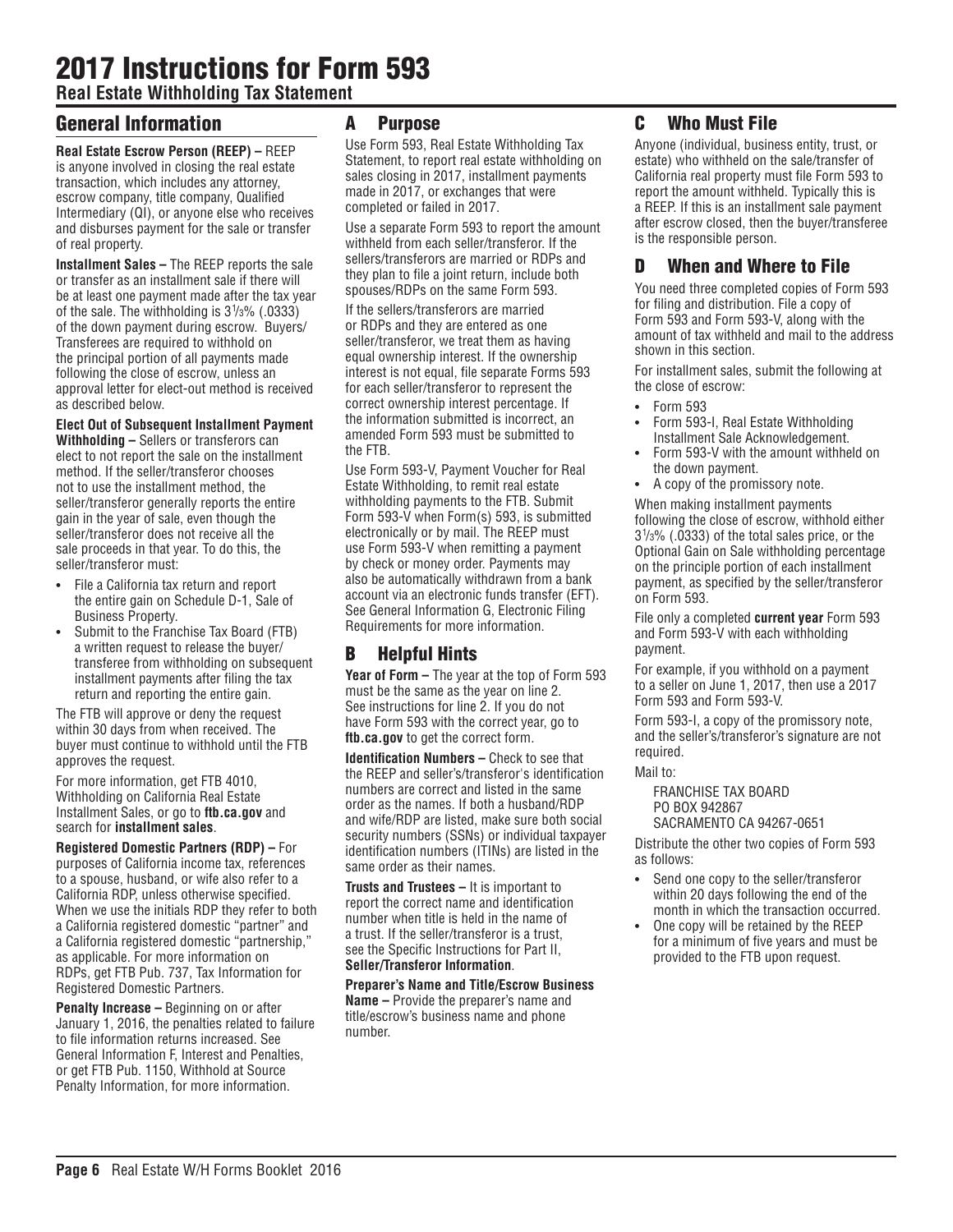## E Amending Form 593

An amended Form 593 can only be filed by the REEP. If a seller/transferor notices an error, contact the REEP.

If you need to amend a previously filed Form 593 and need assistance, call the Withholding Services and Compliance telephone service at: **888**.792.4900 or 916.845.4900.

To amend a Form 593 previously filed on the correct year form, but reporting incorrect information:

- **•** Complete a new Form 593 with the correct information. Use the same year form as originally filed, and check the "Amended" box on the top left corner of the form.
- **•** Attach a letter to the back of Form 593 explaining what changes were made and why.
- **•** Do not attach the original Form 593.

To amend a Form 593 previously filed using an incorrect year form, call us for assistance.

Mail the Form(s) 593 and letter(s) to the address indicated under General Information D, When and Where to File.

Whenever an amended Form 593 is filed with the FTB, provide a copy to the seller/transferor.

**Do not** file an amended Form 593 to cancel the withholding amount for a Form 593-C, Real Estate Withholding Certificate, filed after the close of escrow. After escrow has closed, amounts withheld may be recovered only by claiming the withholding as a credit on the appropriate year's tax return. Get Form 593-C for more information.

## F Interest and Penalties

Interest will be assessed on late withholding payments and is computed from the due date to the date paid. If the REEP does not notify the buyer/transferee, other than a QI, of the withholding requirements in writing, the penalty is the greater of \$500 or 10% of the required withholding.

If after notification, the buyer/transferee, unless the buyer is a QI in a deferred exchange, does not withhold, the penalty is the greater of \$500 or 10% of the required withholding.

If the REEP does not furnish complete and correct copies of Form 593 to the **seller**/**transferor** by the due date, the penalty is \$100 per Form 593. If the failure is due to an intentional disregard of the requirement, the penalty is the greater of \$250 or 10% of the required withholding.

We assess a penalty for failure to file complete, correct, and timely information returns. The penalty is calculated per seller:

- **•** \$30 if filed 1 to 30 days after the due date.
- **•** \$60 if filed 31 days to 6 months after the due date.
- **•** \$100 if filed more than 6 months after the due date.

(R&TC Section 19183)

If the failure is due to an intentional disregard of the requirement, the penalty is the greater of \$250 or 10% of the required withholding.

For more information, get FTB 1150.

Penalties referenced in this section will be assessed unless it is shown that the failure to notify, withhold, or timely furnish returns was due to reasonable cause.

### G Electronic Filing Requirements

Form 593 information may be filed with the FTB electronically, using FTB's Secure Web Internet File Transfer (SWIFT). However, the REEP must continue to provide the seller/transferor with a copy of Form 593.

For installment sales, the REEP must also mail a completed Form 593-I and a copy of the promissory note to the FTB with the down payment only.

For electronic filing, submit your file using the SWIFT process as outlined in FTB Pub. 923, Secure Web Internet File Transfer (SWIFT) Guide for Resident, Nonresident, and Real Estate Withholding.

For the required file format and record layout for electronic filing, get FTB Pub. 1023R, Real Estate Withholding Electronic Submission Requirements. If you are the preparer for more than one REEP, provide a separate electronic file for each REEP. For electronic filing, submit your payment using Electronic Funds Transfer (EFT) or Form 593-V.

When remitting payments by EFT, mail a copy of Form 593 to the address in General Information D, When and Where to File.

Electronic signatures shall be considered as valid as the originals.

# Specific Instructions

### Instructions for Seller/Transferor

This withholding of tax does not relieve you of the requirement to file a California income tax return and report the sale.

You may be assessed penalties if:

- **•** You do not file a tax return.
- **•** You file your tax return late.
- **•** The amount of withholding does not satisfy your tax liability.

# How to Claim the Withholding

To claim the withholding credit, report the sale/transfer as required and enter the amount from Form 593, line 5 on your California tax return as withholding from Form(s) 592-B or 593. If your filing status changed after escrow closed and before filing your California tax return, please call the FTB at **888**.792.4900 prior to filing your tax return for instructions on how to claim your withholding credit. Claim your withholding credit on one of the following:

- **•** Form 540, California Resident Income Tax Return
- **•** Form 540NR Long, California Nonresident or Part-Year Resident Income Tax Return
- **•** Form 541, California Fiduciary Income Tax Return
- **•** Form 100, California Corporation Franchise or Income Tax Return
- **•** Form 100S, California S Corporation Franchise or Income Tax Return
- **•** Form 100W, California Corporation Franchise or Income Tax Return – Water's-Edge Filers
- **•** Form 109, California Exempt Organization Business Income Tax Return
- **•** Form 565, Partnership Return of Income
- **•** Form 568, Limited Liability Company Return of Income

Attach one copy of Form(s) 593, to the lower front of your California tax return. Make a copy for your records.

If withholding was done for a failed exchange or on boot in the year following the year the property was sold, the withholding is shown as a credit for the taxable year the withholding occurred since you qualify for installment sale reporting. If you elect to report the gain in the year the property was sold, instead of in the year you received the payment, contact the FTB at **888.**792.4900 prior to filing your California tax return for instructions to have the credit transferred to the prior year.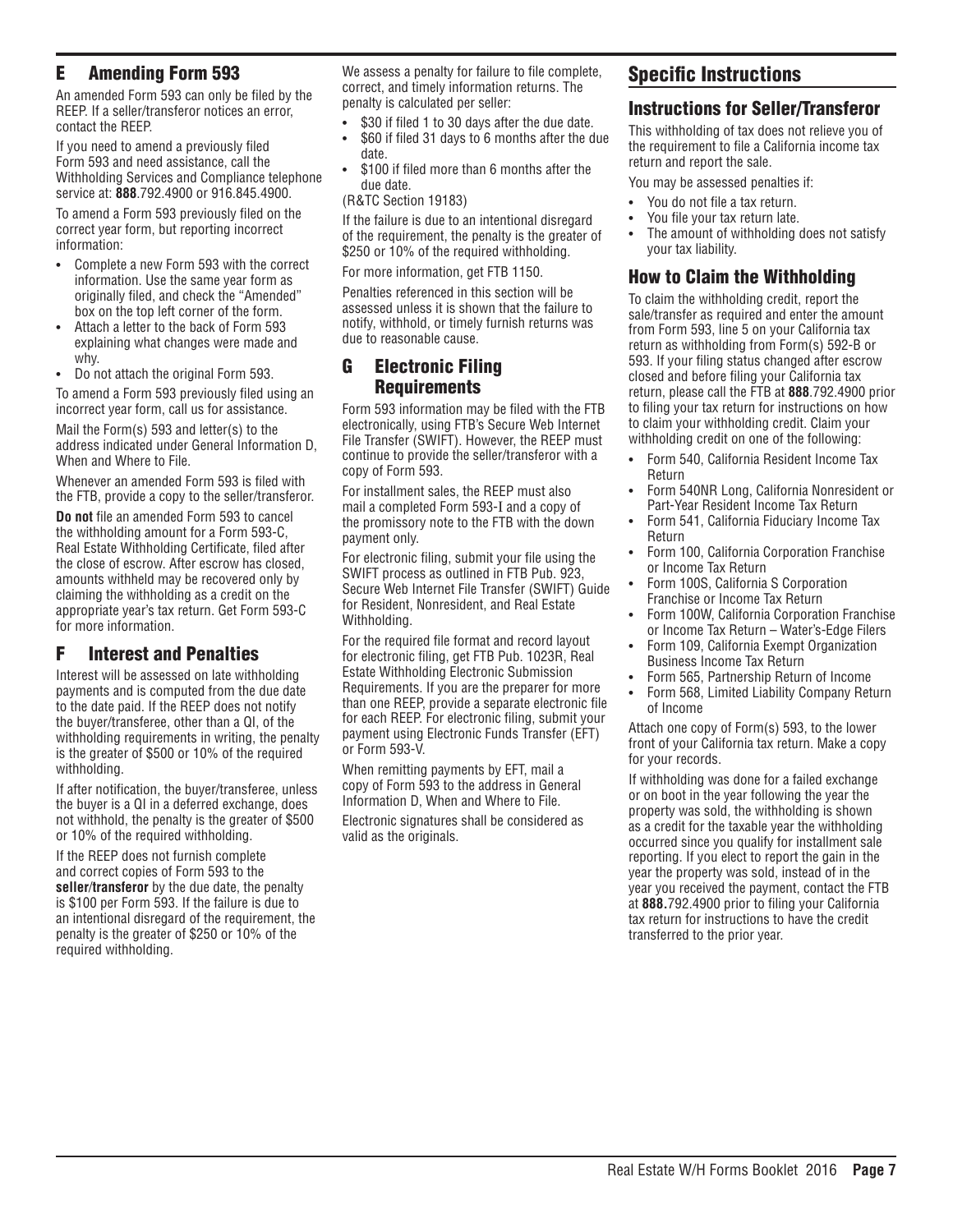**Private Mail Box (PMB) –** Include the PMB in the address field. Write "PMB" first, then the box number. Example: 111 Main Street PMB 123.

**Foreign Address –** Follow the country's practice for entering the city, county, province, state, country, and postal code, as applicable, in the appropriate boxes. **Do not** abbreviate the country name.

# Part I – Withholding Agent Information

Enter the business or individual name, identification number, and address of the party responsible for closing the transaction or any other party who receives and disburses payment and remits withholding to the FTB for the sale of real property.

Enter a business name or individual name, **not both**. If the party is an escrow company, title company, exchange company, corporation, partnership, limited liability company, non-grantor trust, or estate, enter the business name and business identification number (FEIN, CA Corp no., CA SOS file no.). If the business name is not applicable, include the individual's or grantor's first name, initial, last name, and identification number (SSN or ITIN).

# Part II – Seller/Transferor Information

Enter the individual or business name (if applicable), mailing address, and identification number of the seller/transferor. If the seller/transferor has applied for an identification number, but it has not been received, enter, "Applied For" in the space for the seller's/transferor's ID and attach a copy of the federal application behind Form 593. After the identification number is received, call the FTB at **888**.792.4900.

If the seller/transferor is a/an:

- **• Individual**, enter the SSN or ITIN. If the sellers/transferors are husband/RDP and wife/RDP and plan to file a joint return, enter the name and SSN or ITIN for each spouse/RDP. Otherwise, do not enter information for more than one seller/transferor. Instead, complete a separate Form 593 for each seller/transferor.
- **• Business**, enter the business name in the business name field along with the federal employer identification number (FEIN), California Corporation number (CA Corp no.), or California Secretary of State (CA SOS) file number.
- **Grantor trust**, enter the grantor's individual name and SSN or ITIN. **Do not** enter the name of the grantor trust. The grantor trust is disregarded for tax purposes and the individual seller/transferor must report the sale and claim the withholding on the grantor's individual tax return.
- **• Non-grantor trust**, enter the name of the non-grantor trust and the non-grantor trust's FEIN. If the non-grantor trust has not applied for a FEIN, leave the identification number blank. **Do not enter the trustee information.**  When the non-grantor trust receives their FEIN, contact the FTB at **888**.792.4900.
- **• Single member limited liability company**, enter the name and identification number of the single member.

For all other **non-individual** sellers/transferors, enter the FEIN, CA Corp number, or CA SOS file number.

#### **Enter the address (or parcel number and county) of the California real property transferred.**

**Conventional Sale/Transfer and Installment Sale:** Enter the address (parcel number and county) of the transferred property.

**Exchange:** Enter the address of the relinquished property.

### Part III – Escrow or Exchange Information

**Line 1 – Escrow or Exchange Number** Enter the escrow or exchange number for the property transferred. Do not include dashes and/or spaces in the escrow or exchange number.

**Line 2 – Date of Transfer, Exchange Completion, Failed Exchange, or Installment Payment.** If the date is left blank, we will use a default date of January 1 of the tax year in which the Form 593 is received. Penalties may apply for failure to file a complete, correct, and timely information return. For additional information, see General Information F, Interest and Penalties.

**Conventional Sale/Transfer:** Enter the date escrow closed.

**Exchange:** For completed exchanges, enter the date that the boot (cash or cash equivalent) was distributed to the exchanger. For failed exchanges, enter the date when it was determined that the exchange would not meet the deferred exchange requirements and any cash was distributed to the seller/transferor.

When withholding on boot or a failed exchange, be sure to use the forms for the year that you entered on line 2 (rather than the year of the sale), since the seller/transferor will be able to use installment sale reporting for the gain.

**Installment Sale:** For withholding on the down payment, enter the date escrow closed. For withholding on the principal portion of each installment payment, enter the due date of the installment payment.

### **Line 3 – Type of Transaction**

Check one box that represents the type of real estate transaction for which the withholding is being calculated.

**Conventional Sale/Transfer:** Check this box if the conventional sale/transfer represents the close of escrow for the real estate transaction. This sale/transfer does not contain any conditions such as an installment sale, boot, or failed exchange.

**Installment Sale Payment:** Check this box to report the sale or transfer as an installment sale if there will be at least one payment made after the tax year of the sale or transfer, or if you are withholding on the down payment or principal portion of any installment payment. Attach a copy of the promissory note with the down payment only. At the close of escrow, if no down payment is received, submit Form 593 with Part III, Line 3, B, Installment Sale Payment checked and \$0 reported on Line 5, Amount Withheld from this Seller/Transferor.

**Boot:** Check this box if the seller/transferor intends to complete a deferred exchange, but receives boot (cash or cash equivalent) out of escrow.

**Failed Exchange:** Check this box for any failed exchange, including if a failed deferred exchange had boot withheld upon in the original relinquished property.

### **Line 4 – Withholding Calculation**

Check one box that represents the method to be used to calculate the withholding amount on line 5. Either the Total Sales Price Method (31 /3% (.0333) of the total sales price, boot, or installment sale payment) or the Optional Gain on Sale Election based on the applicable tax rate as applied to the gain on sale. Check only one box, A-G. Trusts (Grantor and Non-grantor) check box 4B. The trust's highest tax rate is 12.3%.

#### **Line 5 – Amount Withheld from this Seller/Transferor**

Enter the amount withheld from this transaction or installment payment based upon the appropriate calculation for either the Total Sales Price Method or the Optional Gain on Sale Election, below.

## Withholding Calculation Using Total Sales Price Method

### **Conventional Sale/Transfer:**

- a. Total Sales Price  $\dots \dots$ .  $\$
- b. Enter the seller's/transferor's ownership percentage  $\ldots \ldots$  \_\_\_\_\_\_%
- c. Amount Subject to Withholding. Multiply line a by line b and enter the result  $\dots \dots \dots$ \$
- d. Withholding Amount. Multiply line c by 31 /3% (.0333) and enter the result here and on Form 593, line  $5. . . . . . . . . .$ \$